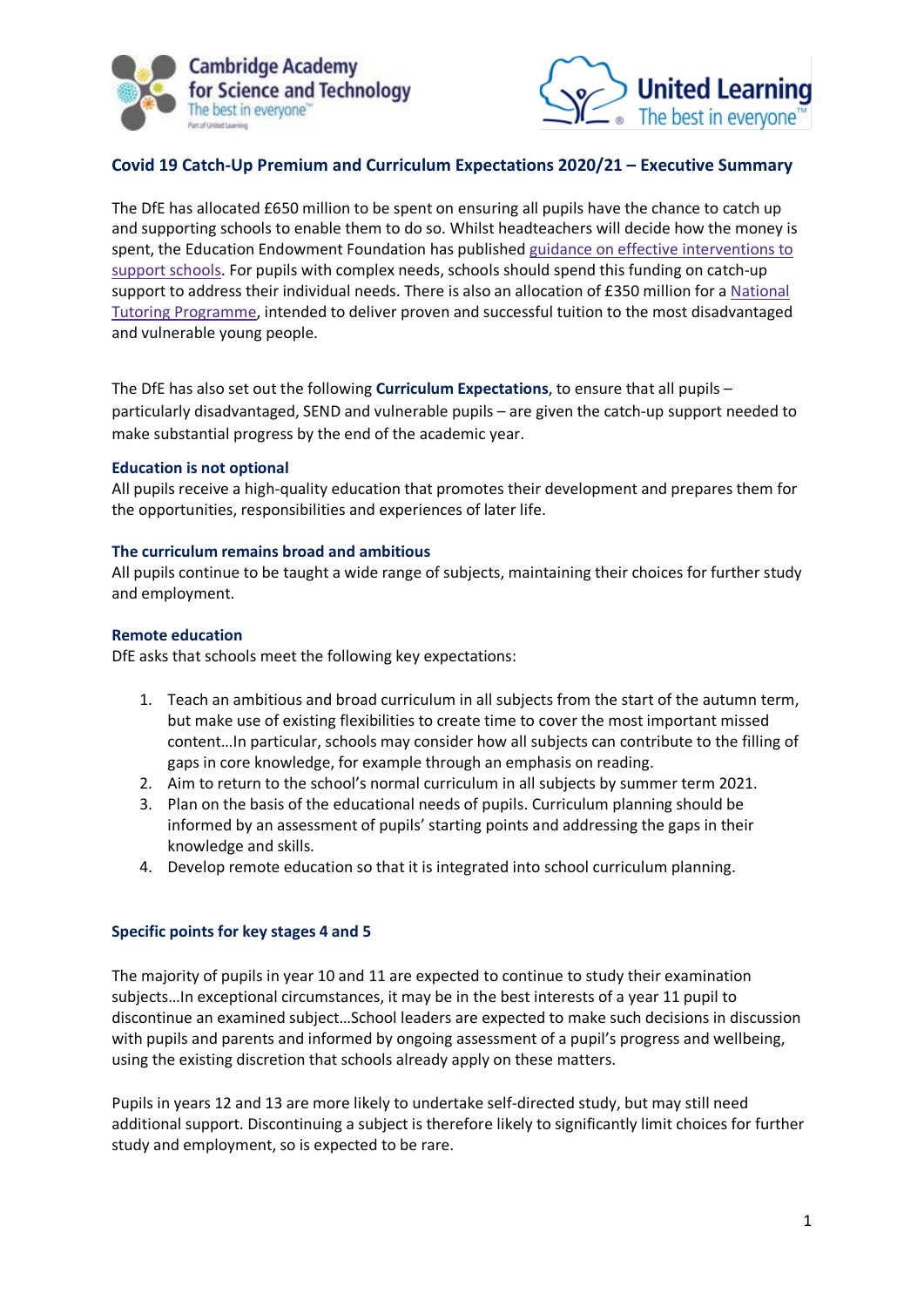



Schools should set out how they will allocate the additional funding to support curriculum recovery this academic year. The EEF guidance suggests a 3-tiered\* approach:

# **1 Teaching**

- High-quality teaching for all
- Effective diagnostic assessment
- Supporting remote learning
- Focusing on professional development

# **2 Targeted academic support**

- High-quality one to one and small group tuition
- Teaching Assistants and targeted support
- Academic tutoring
- Planning for pupils with Special Educational Needs and Disabilities (SEND)

# **3 Wider strategies**

- Supporting pupils' social, emotional and behavioural needs
- Planning carefully for adopting a Social and Emotional Learning curriculum
- Communicating with and supporting parents
- Supporting parents with pupils of different ages
- Successful implementation in challenging times
- **Ofsted** will conduct interim visits to schools between **28 September and December 2020** and will discuss with school leaders how they are ensuring that pupils resume learning the school's curriculum, including contingency planning for the use of remote education and the use of catch-up funding.
- UL Academies should set out their planning for the use of the Catch-Up funding, including their use of the National Tutoring Programme, using the **attached template**.
- Plans should be shared with **Local Governing Bodies** and the **Regional Director** at or before the T1 meeting, as well as made available to **Ofsted** should HMI visit.
- United learning planning for curriculum recovery and catch-up is fully detailed in our *Catch Up Strategy and Guidance*. Our guidance expands on the 3 tiers\* and gives further information on our extensive provision to support curriculum recovery and catch-up:

| <b>United Learning Curriculum</b><br>(pupil- and teacher-facing resources) | <b>Bespoke Quizzing Platform</b>                 |                                               |
|----------------------------------------------------------------------------|--------------------------------------------------|-----------------------------------------------|
| <b>Rosenshine</b>                                                          | <b>TLAC</b>                                      | <b>Retrieval Practice</b>                     |
| <b>Oak National Curriculum</b><br>(lessons written by UL advisers)         | <b>Whole School Reading</b><br><b>Programmes</b> | <b>Common Assessment</b><br><b>Frameworks</b> |
| <b>Hegarty</b>                                                             | <b>Sparx</b>                                     | <b>Seneca</b>                                 |
| <b>Knowledge Organisers</b>                                                | <b>NGRT</b>                                      | <b>Midyis</b>                                 |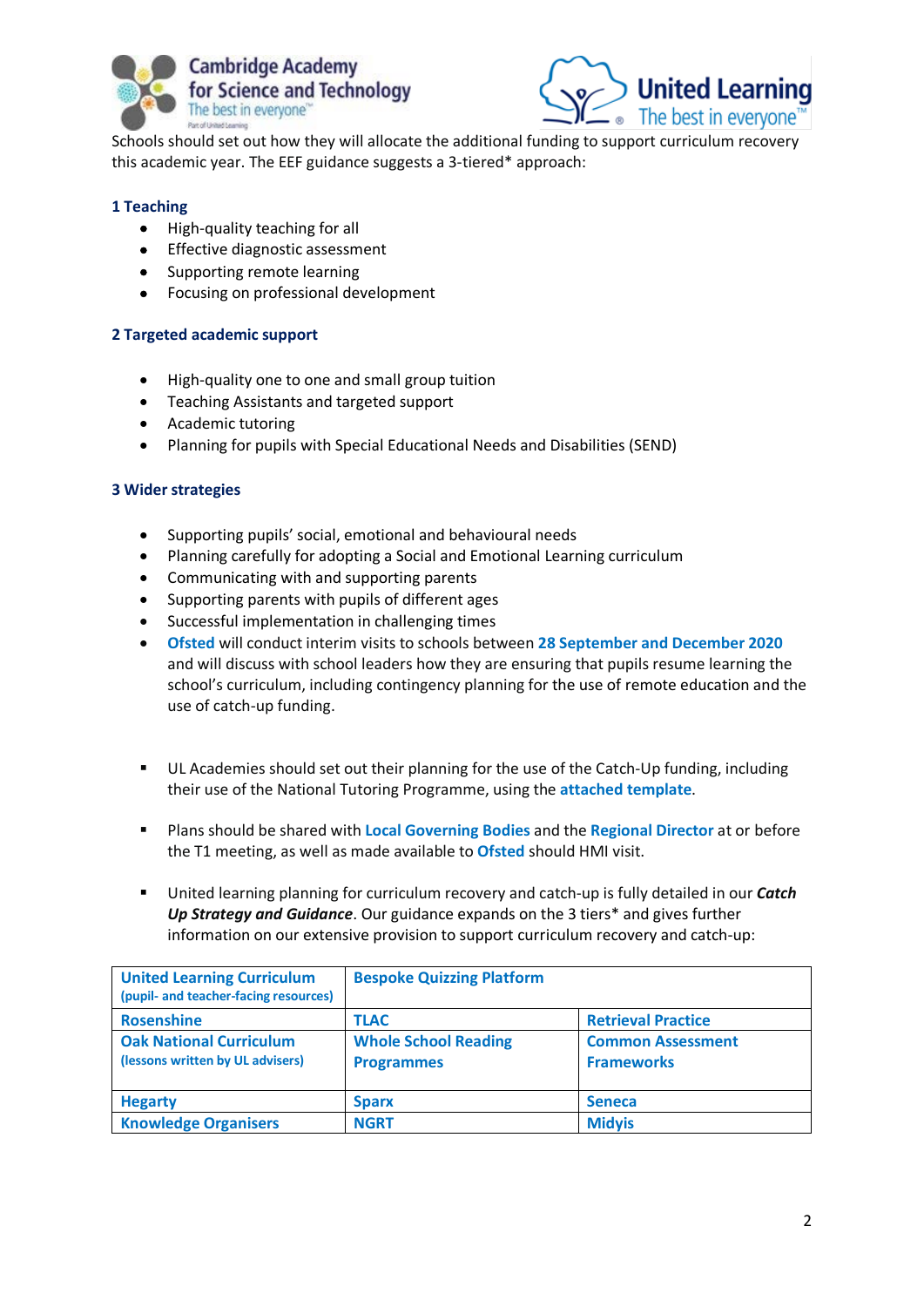



# **Catch-up Premium Plan**

| <b>Academy</b>                                                                                                                   | Cambridge Academy for         | <b>Allocated funding (Catch-Up)</b>                                                                                    | £14,720 |  |
|----------------------------------------------------------------------------------------------------------------------------------|-------------------------------|------------------------------------------------------------------------------------------------------------------------|---------|--|
|                                                                                                                                  | <b>Science and Technology</b> |                                                                                                                        |         |  |
|                                                                                                                                  |                               |                                                                                                                        |         |  |
| <b>Number on roll (total)</b>                                                                                                    | 360                           | <b>Allocated funding (National</b>                                                                                     |         |  |
|                                                                                                                                  |                               | <b>Tutoring Programme)</b>                                                                                             |         |  |
| % Pupil Premium eligible pupils                                                                                                  | Pre-16 15.2                   | <b>Number in sixth form</b>                                                                                            | 120     |  |
| Issues identified from September 2020 as barriers to learning (e.g. curriculum gaps / literacy / attendance /                    |                               |                                                                                                                        |         |  |
| wellbeing)                                                                                                                       |                               |                                                                                                                        |         |  |
|                                                                                                                                  |                               | • Extended written responses have suffered during the time the class was closed to most students. This is because      |         |  |
|                                                                                                                                  |                               | students did not engage as well with this type of work as they did with short answer or multiple-choice questions      |         |  |
| when we were assessing their knowledge.                                                                                          |                               |                                                                                                                        |         |  |
| Wellbeing: concerns around anxiety following the lockdown period.                                                                |                               |                                                                                                                        |         |  |
| Literacy Skills of our students due to a lack of reading from March 2020.                                                        |                               |                                                                                                                        |         |  |
|                                                                                                                                  |                               | • Attendance is an issue across all year groups of students with a number isolating for an extended period of time due |         |  |
| to a delay in access, and results from, Covid-19 testing. A small number of students have had to isolate for more                |                               |                                                                                                                        |         |  |
| extensive periods due to personal circumstances.                                                                                 |                               |                                                                                                                        |         |  |
|                                                                                                                                  |                               |                                                                                                                        |         |  |
| Extra duty staff needed to cover breaks and lunches due to them being split, both in terms of timings and locations<br>$\bullet$ |                               |                                                                                                                        |         |  |
| of year groups.                                                                                                                  |                               |                                                                                                                        |         |  |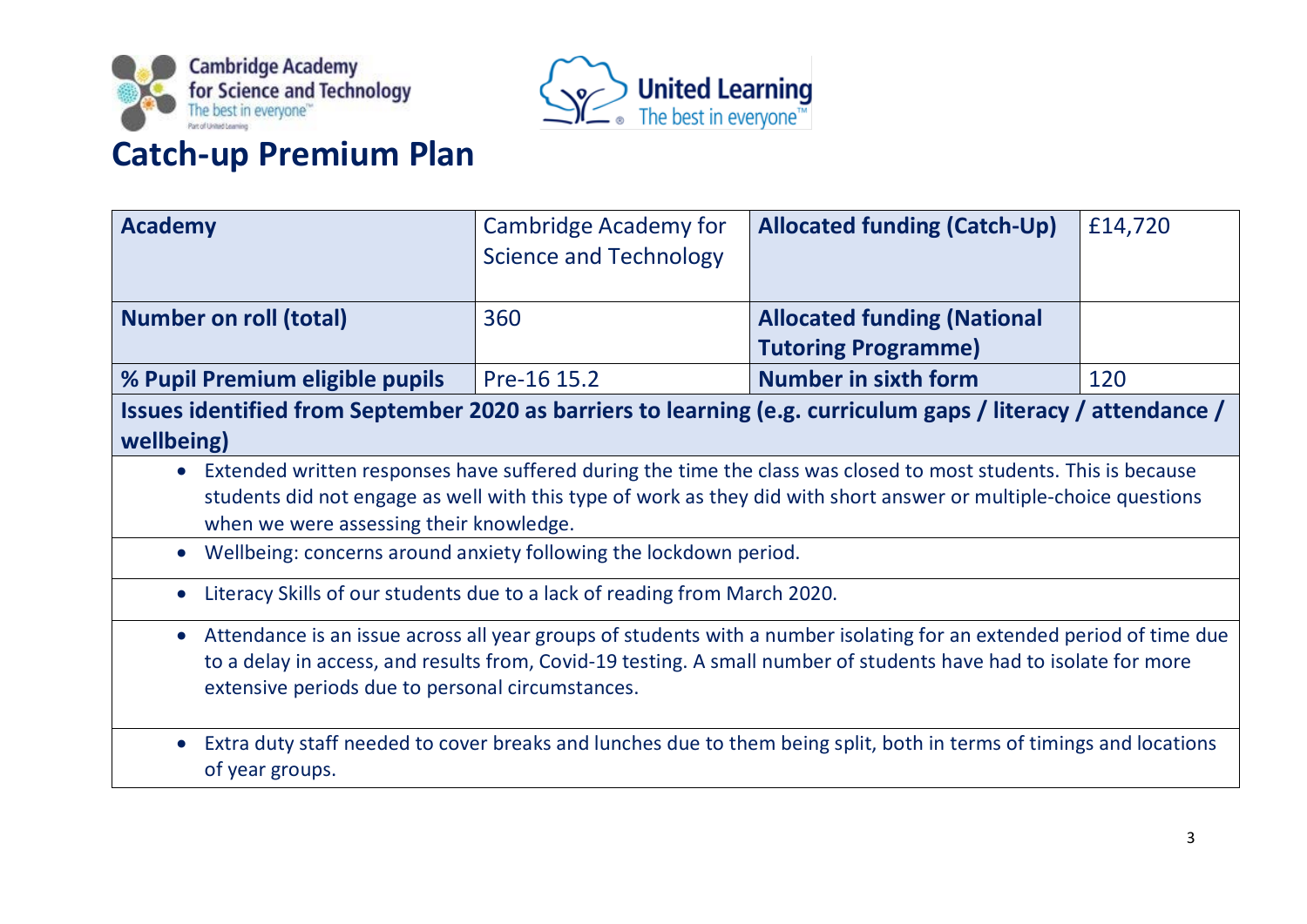



- A lack of exam technique in all year groups due to a lack of focused revision classes at the end of last year. This is particularly pronounced in the new Year 12 cohort.
- Although engagement was good during the period school was shut to most students they do have gaps in their knowledge that will need to be identified and filled over the course of the year.

| <b>Year Group</b> | <b>Actions</b>                                                        | <b>Intended impact</b>                                     | <b>Cost</b> |
|-------------------|-----------------------------------------------------------------------|------------------------------------------------------------|-------------|
| 9                 | Students have taken NGRT tests                                        | A number of students have been identified with low         |             |
|                   |                                                                       | reading ages. Intervention will be put in place through    |             |
|                   |                                                                       | SEND provision.                                            |             |
| $\overline{9}$    | CATS testing for all students                                         | To identify students with low or spiky profiles. This data |             |
|                   |                                                                       | will be fed back to staff to support students learning     |             |
|                   |                                                                       | and identify potential SEND needs.                         |             |
| 10                | CATS testing for new students                                         | To identify students with low or spiky profiles. This data |             |
|                   |                                                                       | will be fed back to staff to support students learning     |             |
|                   |                                                                       | and identify potential SEND needs.                         |             |
| 10                | All Year 10 students did the PTS, PTE and PTM (baseline GL Science,   | This data will be fed back to staff to support students    |             |
|                   | <b>English and Maths tests)</b>                                       | learning.                                                  |             |
| 11                | English have been given an additional period a week out of challenge  | This is to support students in the run up to their first   |             |
|                   | for the first six weeks of the Autumn term where the students         | round of exams in November with their extended             |             |
|                   | practise writing the long answers for their English exams. These are  | written responses.                                         |             |
|                   | then marked by their English teachers and feedback given.             |                                                            |             |
| 11                | Maths have been given an additional period a week out of challenge    | This is to support students in the run up to their first   |             |
|                   | for the first six weeks of the Autumn term where the students use     | round of exams in November.                                |             |
|                   | Hegartymaths to embed their learning.                                 |                                                            |             |
| 11                | From late April Challenge time will be given over to revision. The    | This is so that each subject will have time to have a full |             |
|                   | Challenge teacher will cover the subjects' teachers' lessons for none | revision program to maximise student progress              |             |
|                   | exam classes to allow them to teach the revision sessions.            |                                                            |             |

# **Teaching and Whole School Strategies**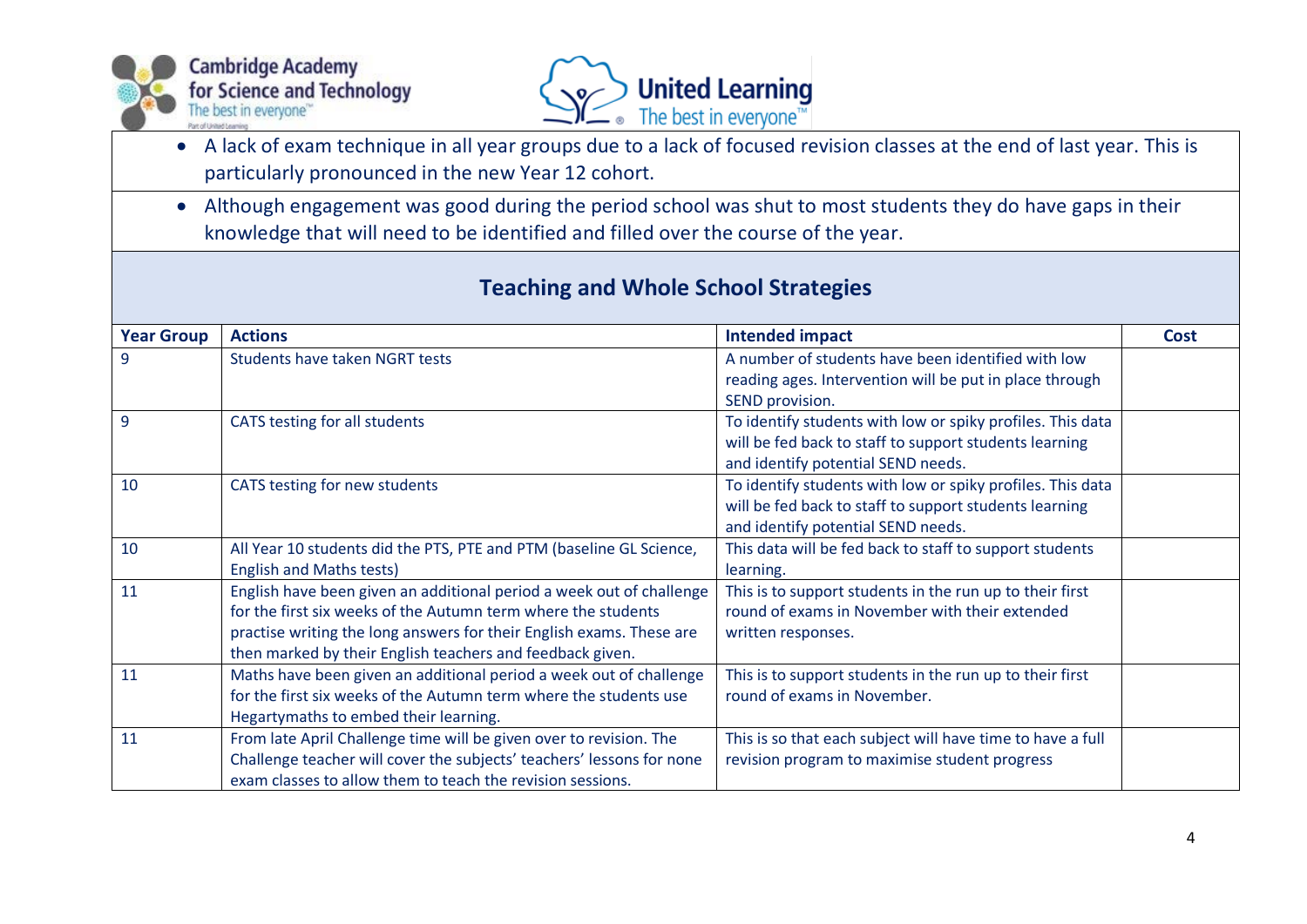



| 11              | Students have been given a number of extra periods for Science         | This is to improve the students' exam technique.           |       |
|-----------------|------------------------------------------------------------------------|------------------------------------------------------------|-------|
|                 | exam practise out of Challenge in the Autumn term. They will use       |                                                            |       |
|                 | this time to complete all the AQA Focus on Success packs.              |                                                            |       |
| 11              | Statistics lessons have been put into year 11 to allow the most able   | This is to maximise the outcomes of all students in        |       |
|                 | mathematicians to gain an additional GCSE and the other students       | Maths.                                                     |       |
|                 | will use the time to embed their understanding of maths.               |                                                            |       |
| 12              | All Year 12 students have done ALIS tests to identify students with    | This data will be fed back to staff to support their       |       |
|                 | low profiles.                                                          | teaching and identify potential SEND.                      |       |
| 12              | Maths and Science have done baseline tests to assess knowledge         | This makes sure all students have a strong start to their  |       |
|                 | and skills gaps, especially in exam technique, and intervention has    | A-level studies                                            |       |
|                 | been put in place for the students who need it.                        |                                                            |       |
| 13              | Subjects gave tests as soon as the students were back to assess        | This makes sure all students have a strong start to their  |       |
|                 | knowledge gaps and skills gaps and intervention has been put in        | second year of A-level studies                             |       |
|                 | place for the students who need it.                                    |                                                            |       |
| 13              | From late April Challenge time will be given over to revision. The     | This is so that each subject will have time to have a full |       |
|                 | Challenge teacher will cover the subject teachers' lessons for none    | revision program to maximise student progress              |       |
|                 | exam classes to allow them to teach the revision sessions.             |                                                            |       |
| 9,10,11         | Adopting the Greenshaw Reading Project                                 | To improve students reading and literacy more              | £2500 |
|                 |                                                                        | generally                                                  |       |
| All Year        | All classes are timetabled with subject specialist teachers.           | Ensures high quality teaching with in-depth subject        |       |
| groups          |                                                                        | knowledge allowing links to be made across Year            |       |
|                 |                                                                        | Groups                                                     |       |
| <b>All Year</b> | There will be two formal internal exams this year and the results will | This keeps staff informed of their students' progress      |       |
| groups          | be used to identify students in each subject that are not making       | and what is required to maximise this progress.            |       |
|                 | expected progress and interventions will put in place. These could     |                                                            |       |
|                 | include, but not limited to SEND provision, extra support outside of   |                                                            |       |
|                 | lessons by the students' teachers and extra home learning in           |                                                            |       |
|                 | consolation with parents.                                              |                                                            |       |
| <b>All Year</b> | All lesson resources have been moved online via Teams to support       | This stops knowledge gaps forming when students need       |       |
| groups          | students home learning to fill in any knowledge gaps they feel they    | to self-isolate or are absence. The students upload        |       |
|                 | may have. Teachers clearly signpost lesson resources for students      | work for teachers to view on the Absence Isolation         |       |
|                 | who are absent or isolating at the start of the week. These can be     | page in their Teams Class Notebook for each subject.       |       |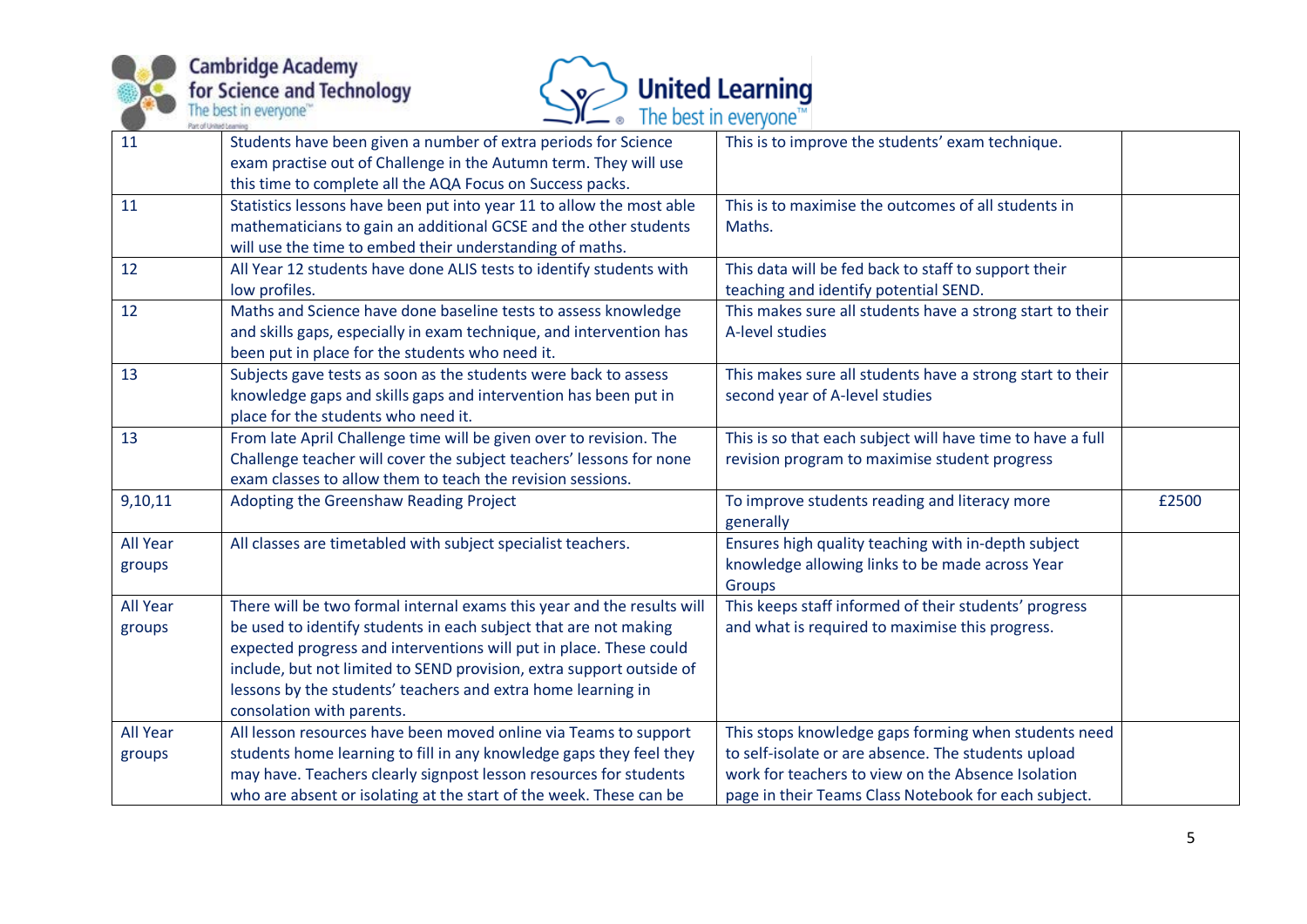



|          | personal resources or use Oak National Academy lessons, UL       |                                                        |       |
|----------|------------------------------------------------------------------|--------------------------------------------------------|-------|
|          | resources, Kerboodle or Seneca.                                  |                                                        |       |
| All Year | <b>Purchase Seneca Premium for all students</b>                  | This supports effective on-line revision for many      | £900  |
| groups   |                                                                  | subjects using cognitive science techniques.           |       |
| All Year | Increased focus on Quality First Teaching by further training on | Improved quality of T&L will impact significantly on   |       |
| groups   | Rosenshine and TLAC - see school development plan section        | student progress. These evidenced based strategies are |       |
|          |                                                                  | supporting students learning potential in knowing more |       |
|          |                                                                  | and remembering more                                   |       |
| All Year | Training on Teams for all staff                                  | Allows staff to support students regardless of their   |       |
| groups   |                                                                  | respective locations                                   |       |
|          |                                                                  | <b>Total Cost</b>                                      | £3400 |
|          |                                                                  | <b>Allocated cost from catch up Grant</b>              |       |

| <b>Targeted Strategies</b>                |                                                                      |                                                      |       |
|-------------------------------------------|----------------------------------------------------------------------|------------------------------------------------------|-------|
| <b>Year Group</b>                         | <b>Actions</b>                                                       | <b>Intended impact</b>                               | Cost  |
| 11                                        | The PP students have started their one to one English (x10) and      | To help them make additional progress and bridge the |       |
|                                           | Maths (x10) sessions with MyTutor                                    | gap.                                                 |       |
| 11                                        | Additional tutoring will be made available to more students once the | To help students make addition progress              | £5000 |
|                                           | school can apply for it via the government tutoring scheme.          |                                                      |       |
| 11                                        | An intervention timetable has been put in place to allow teachers a  | Help students not making expected progress to catch- |       |
|                                           | set time when they will have access to their students to offer       | up.                                                  |       |
|                                           | additional support.                                                  |                                                      |       |
| 12,13                                     | Subject surgeries where extra support is given on a one-to-one basis | Allows struggling students to make good progress     |       |
| 11,13                                     | Revision sessions in the holidays provided by staff for exam years   | Students are fully prepared for their exams and make | £1000 |
|                                           |                                                                      | additional progress                                  |       |
| <b>Total Cost</b>                         |                                                                      |                                                      | £6000 |
| <b>Allocated cost from catch up Grant</b> |                                                                      |                                                      |       |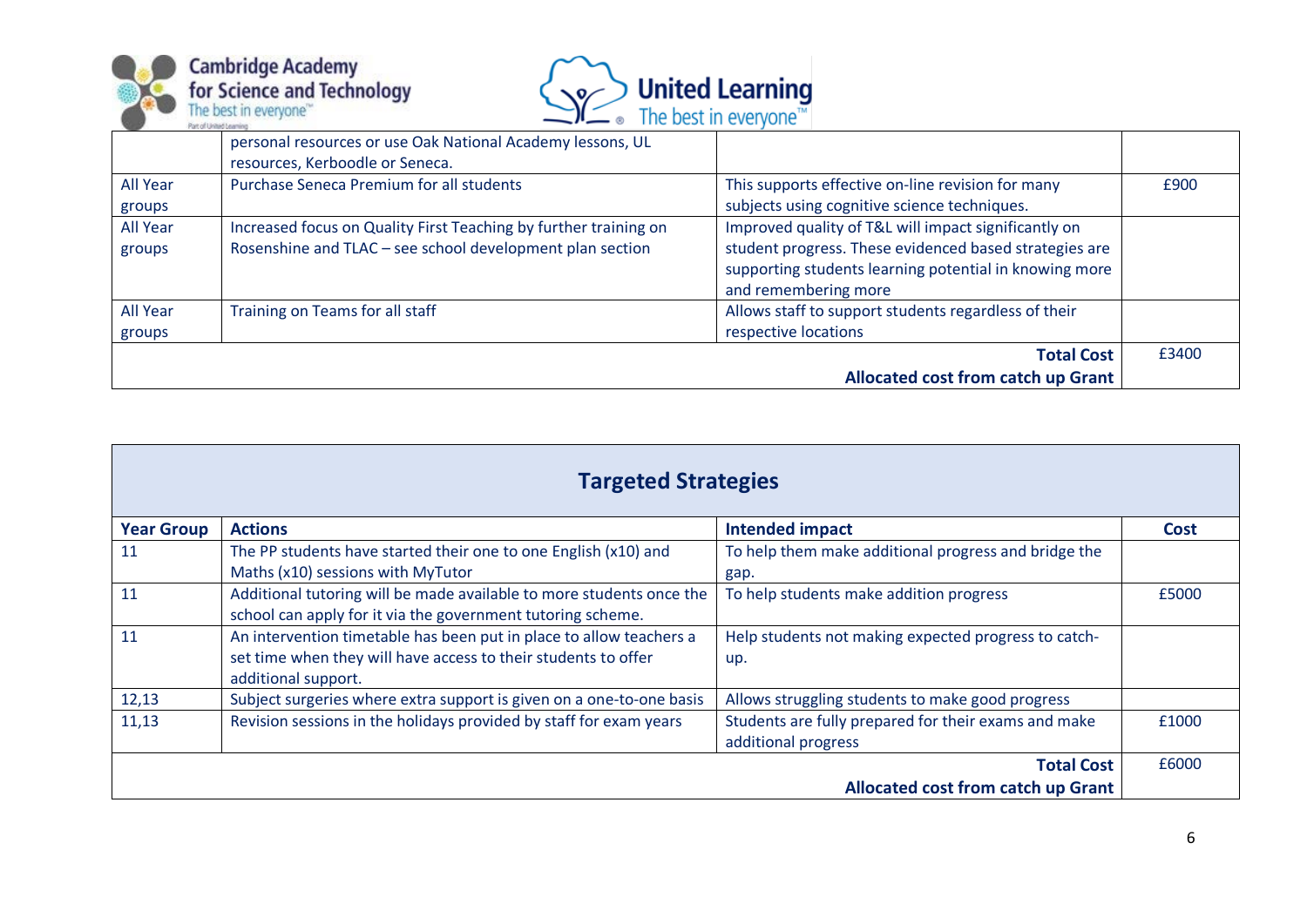



| <b>Wider Strategies</b>                                        |                                                                                                                                                                                                                                              |                                                                                                                                                                                                     |             |
|----------------------------------------------------------------|----------------------------------------------------------------------------------------------------------------------------------------------------------------------------------------------------------------------------------------------|-----------------------------------------------------------------------------------------------------------------------------------------------------------------------------------------------------|-------------|
| <b>Year Group</b>                                              | <b>Actions</b>                                                                                                                                                                                                                               | <b>Intended impact</b>                                                                                                                                                                              | <b>Cost</b> |
| 9                                                              | A games club at lunch time.                                                                                                                                                                                                                  | To integrate students back into a social environment<br>after six months out.                                                                                                                       |             |
| 9,10,12                                                        | Information evenings at the start of the Autumn term are virtual. A<br>bespoke video presentation was sent to parents/guardians of<br>students in Years 9,10 and 12 and meetings were held with Tutors<br>via a Teams meeting or phone call. | Relationships are built with the parents/guardians of<br>new students.                                                                                                                              |             |
| <b>All Year</b><br>groups                                      | Break and lunch times have been split into terms of time and<br>locations. Additional stuff duties have been needed to cover this.                                                                                                           | To maintain the year group bubbles to reduce the<br>spread of Covid-19 if it occurs in school.                                                                                                      |             |
| <b>All Year</b><br>groups                                      | All isolating students are contacted by the Attendance Lead and the<br>teachers are kept informed through a shared isolation spreadsheet<br>and an x in SIMs.                                                                                | Teachers know which work to look out for in their<br>subject Teams class Notebook.                                                                                                                  |             |
| <b>All Year</b><br>groups                                      | Parents evenings will be held via Teams meetings or phone calls with<br>the subject teachers and the parents/guardians of the students.                                                                                                      | To continue to build strong relationships between staff<br>and the parents/guardians of their students to help<br>support progress.                                                                 |             |
| <b>All Year</b><br>groups                                      | Employ a trained talking therapies counsellor for half a day a week<br>to support those struggling with their mental health                                                                                                                  | This will support those who have struggled most over<br>the lockdown period and continue to do so with their<br>mental health and consequently allow them to focus<br>more effectively on learning. | £5000       |
| <b>Total Cost</b><br><b>Allocated cost from catch up Grant</b> |                                                                                                                                                                                                                                              |                                                                                                                                                                                                     | £5000       |